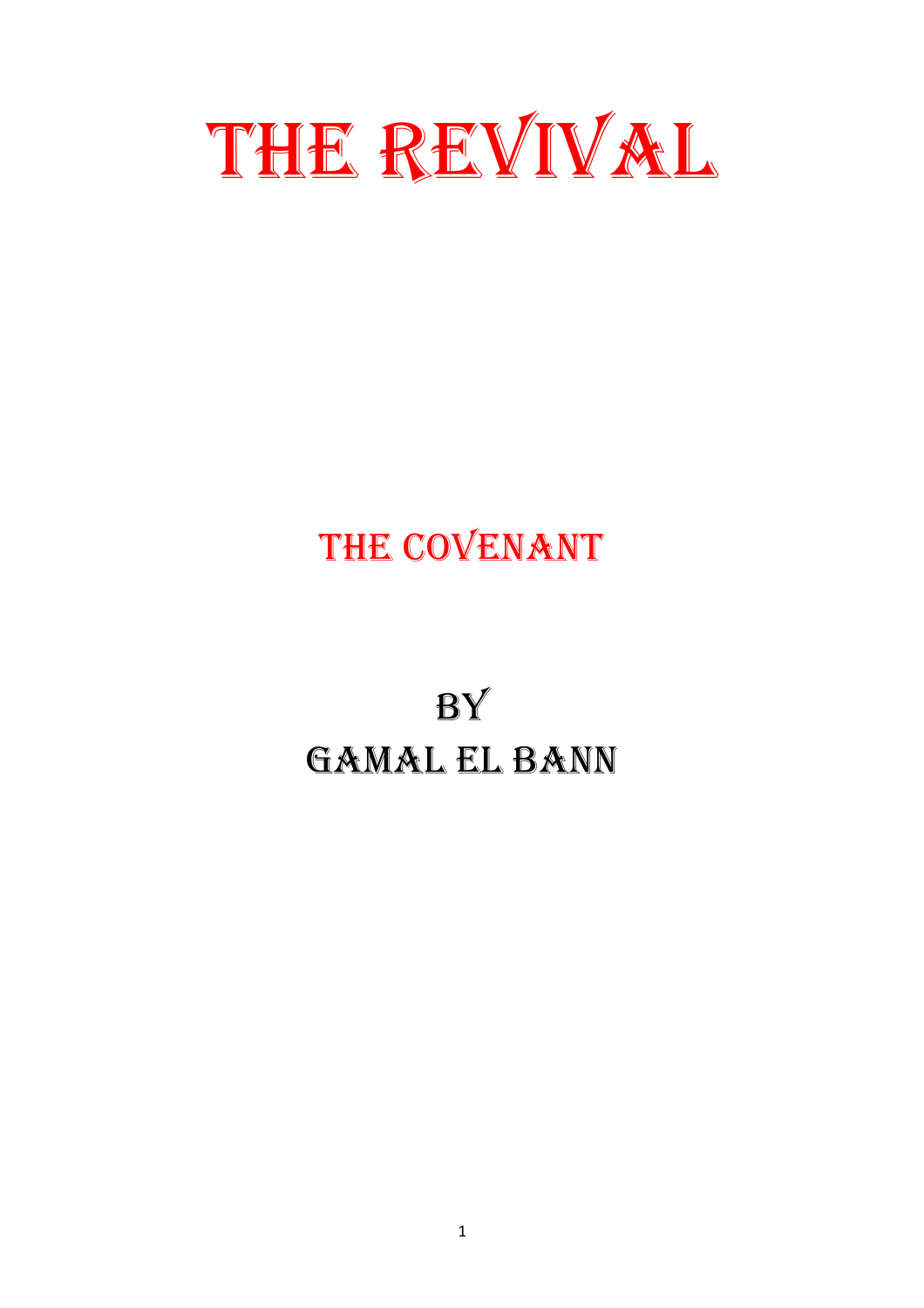### **Introduction**

This COVENENANT was written in the year 1982 as one of the cultural messages books of the International Islamic union for work, i.e., since a quarter of a century. If compared to my previous book entitled "Our Faith" presented by "The Call for the Islamic Revival", one would find one main line of thought. In this Covenant, one would find a new, simple and spontaneous kind of thought that does not lack depth, and this is a proof that the author retains the same line of thought since 1946, when he published the book entitled "The New Democracy".

The author highlights certain points that proved important with time, and he thought is retained, thus his style represents "unity with diversity".

Since the message books of the international Islamic Union for Work are not for sale but for free distribution, and the remaining copies are not so many, we have reprinted these books in the name of "The Call for the Islamic Revival", so as not to be forgotten, and to be included with other books of "The Call for the Islamic Revival".

Ramadan 1428 AH September 2001 AD Dar El Fikr El Islami Publishing House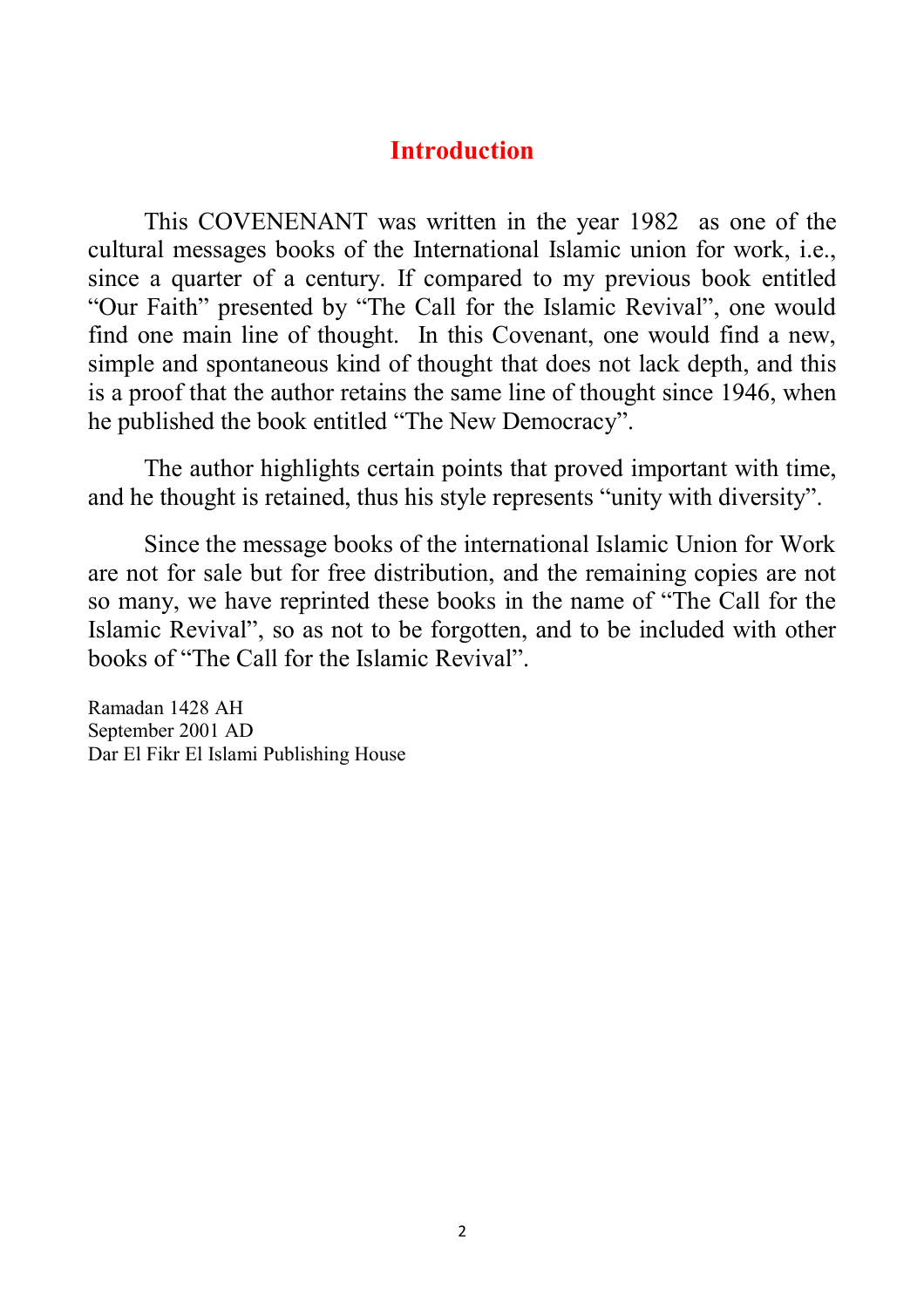#### **The covenant**

#### **(1)**

**The first step on the righteous path is to be honest and remove the roots of evil from our hearts:** 

- a- It is not due to naïveté, ignorance of priorities or mere chattering that we begin with this sentence. If one's soul is lacking the deep feeling of honesty and goodness, and an alert sense of the necessity to uproot evil and resist evil tendencies, then it is no use to try to do anything. The so called "The advanced world" is deteriorating and floundering, not because it is ignorant or poor, on the contrary, education and abundance have reached unprecedented limits in this world, but this "advanced world" suffers from the scourges of evil to whose arms if flung itself, instead of uprooting evil. It is unbelievable that the developed countries have spent millions on warfare, destruction, and wretched-ness, more than spending on keeping peace, construction, bliss and happiness, and they throw away to the sea tons of aliments or using them to feed animals, whereas there are millions of people in Asia and Africa suffering famines. It is impossible to justify such folly in the "rational world" except by the fact that the "advanced world" is dominated by forces of evil and darkness.
- b- We mean by "evil" the tendency to hurt or harm others intentionally without proper justification or laws set by Islam or the other heavenly monotheistic religions, which are intended to curb crimes and keep peace. Accordingly, all sorts of harm insult, embezzlement, exploitation, injustice, humiliation, and violation are considered under the categories of evil deeds, and evil reaches its worst horrid degree in the phenomenon of torture.
- c- Evil appears when values and higher ideals are missing, and when selfishness, egoism, arrogance, and pride prevail. Let us remember that the phrase uttered by Satan "I am better than the human being", is the starting point of his evil. Other aspects strengthen evil like environmental factors, deviations of upbringing, and factors of heredity.
- d- The "heart" as a term in the Quranic sense, means the center of sensations, emotions and perception, thus the tool helps the human being to differentiate between goodness and evil and between the righteous path and deviation from the truth. Hence the Holy Quran puts emphasis on the "sound heart", and the prophet Muhammad (PBUH) said in one of his hadiths (sayings) "in the body lies one organ, if it is sound, the whole body is sound, and if it is unsound, the whole body is degenerated… it is the heart".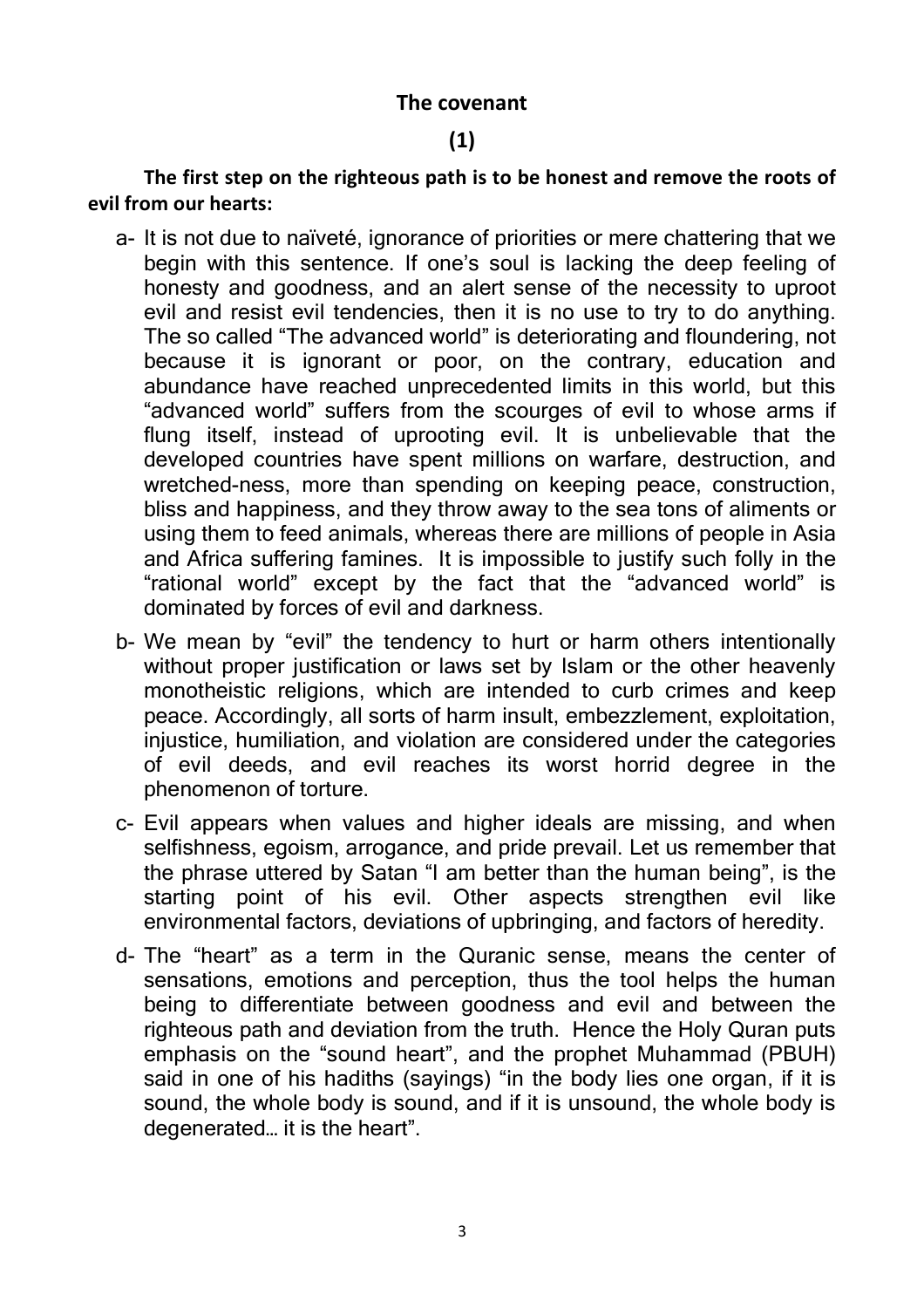**(2)**

We would not be honest indeed, unless our hearts are linked to Allah the Almighty. Other ways to reach the ultimate truth like sciences, arts, ethics, literature, and philosophies are limited. The only power that harnesses the human soul from deviation and succumbing to the evil, gives strength to the human should and realizes peaces with one 's self, society, and the whole universe is the divine providence and guidance:

- a- Laws, systems, and governing policies fail to ingrain into the human soul the sense of goodness, benevolence, and avoidance of evil and injustice, as these systems are not concerned with such aspects, not to mention doubts that shroud whatever comes from these systems. Sciences fail to perform this task as well due to their neutral abstract nature, and thus they are liable to be used in goodness or evil. Arts and literature fail to perform this task as well because they are nothing but expression of the human soul. With its strengths and weaknesses, pros and cons, and thus they sublimate and refine the human soul in some cases, and degrade it in other instances. Even in the field of philosophy, we find in it dialectic controversies, relative truths, and subjectivity of its prominent figures, thus philosophy is far from the ultimate truth, as it is related only to the cultural elite, it did not have the acceptance of the majority of people, accordingly, doctrines, systems and axioms of philosophy laid down by human beings are imperfect by nature, and thus could not control the human soul.
- b- The human soul cannot submit to the control of any power other than the divine power, as it is greater than any earthly power. Allah the Omniscient, Creator of the human soul is the One who knows best the inner recesses and workings *"It is not permitted to the Sun to catch up the moon, nor can night outstrip the day; each swims along its own orbit"* (36:40). Muslim believer could not fall prey to utter despair that lead to committing suicide or to atheism, as their absolute faith in Allah is more powerful than any other influence, and when believers die, they respond to the divine call as the Holy Quran says: "*O righteous soul, in complete rest and satisfaction Come back to thy Lord-well pleased and well pleasing unto Him Enter thou among my devotees, enter thou My heaven"* (89:27-30).
- c- Alongside with the feeling of serenity, security, and purity, faith leads Man and his life by an unfailing guidance to reach eternal peace, and this is not something insignificant. Faith in Allah grants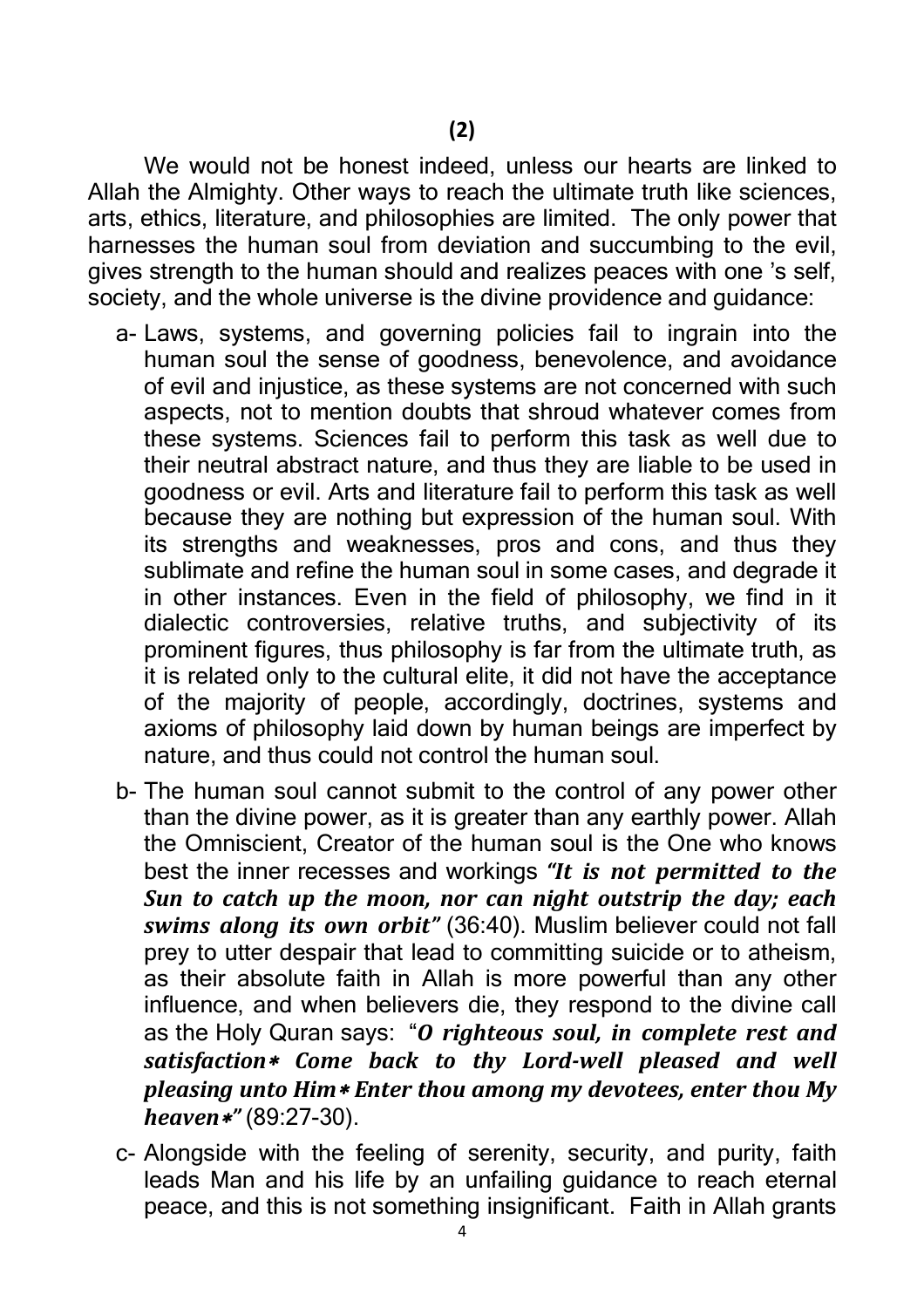us immunity against many temptations and lusts in the course of life, to which the human soul might fell prey. This faith grants us might to confront terrorism and tyranny, and this might leads to the revolution when the conditions and circumstances are suitable and ready, so as the human soul is not to be torn between the will on one hand, and the lack of readiness of the conditions and circumstances. This is not to be considered as a form of submission but a realization of the long-term policy, and a waiting period for the ready and suitable the conditions and circumstances, as faithful believers do not fear death, as they perceive it as martyrdom, as Allah promises all believers one of the two rewards in their struggles: martyrdom or victory.

#### **(3)**

Hence, the importance of the existence of religion, as religion is the only revelation of Allah's message, while prophets are the people who are commissioned to reveal and explain Allah's message. This is the main characteristic that differentiates between religion on one hand, and theories and philosophy on the other hand, as the latter is not linked to Allah's revelation to the prophets, thus, its idea of Allah is confined to the limitations of the human nature.

Human progress has proved the importance of religion to each individual and each society, thus religions has appeared since the existence of Man, and they reflected the first kind of belonging. Heavenly religions have the powerful instinctive influence on Man, becoming essential part to every individual and every society.

All the three heavenly monotheistic religions are one faith, as every one of them is like a part of an edifice, and differences between them are due to the progress of Man, and due to misperceptions, distortions, and acquired interests as well. Islam in this procession of heavenly monotheistic religions is the sealing of the divine revelation and the crown of peace:

1- In the previous chapter, we mentioned that we could not be honest unless we link our hearts to Allah and let Him govern our life by His will and for this to be accomplished, people need religion.

This is the only means by which Allah's message is delivered through revelation to Mankind, and via prophets who undertook the mission of conveying and explaining Allah's message. These features of religion are not present in theories and philosophies, and they are confined by the limitations of the human nature.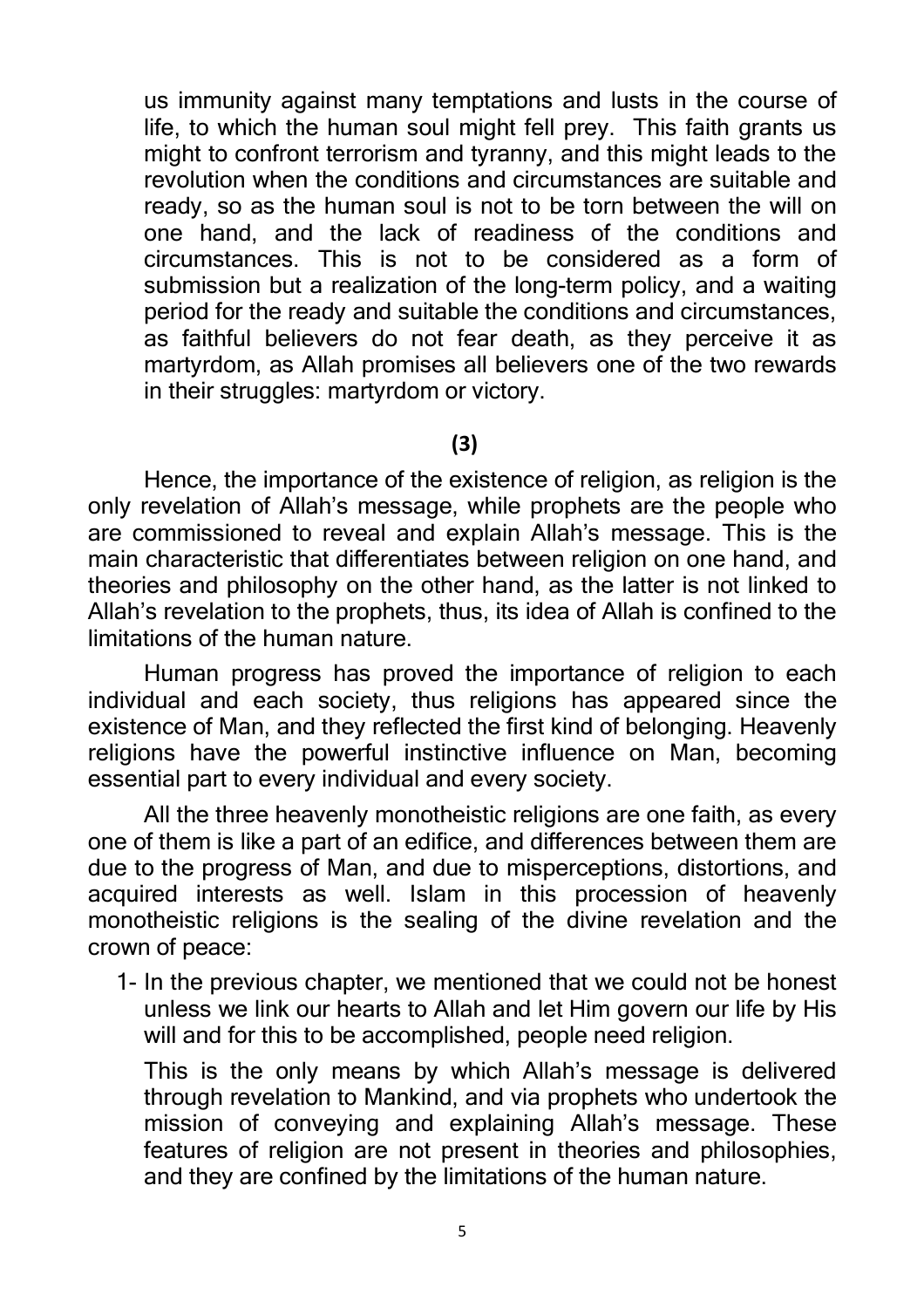Religion solely presents the true perception of divinity, which cannot be denied by the mind, but the mind cannot reach this perception by itself, as it does not resemble an equation.

Religion has its own methodology and pattern in reaching facts, and it is not concerned with quantity but the essence, whereas science fails to deal with the essence of things. The human means to prove and fact is not confined to the human mind – even when governed by the human mind- as the sound natural instinct might reach the conclusion of the existence of Allah, and science cannot refute this fact. We do not know the essence of the divine revelation, but we believe that this revelation is form Allah, and the proof is the soundness of its message, and its miraculous nature, as it far surpasses all the findings of all geniuses and philosophers.

Another proof is the truthfulness of Allah's prophets, and the fact that it is far-fetched hypothesis to claim that they were not saying the truth, as liars cannot say facts that are compatible to the pattern of things. Accordingly, we staunchly believe that the divine revelation is true, even if we do not wholly know its essence or source.

- 2- History and evolution have proved the truthfulness of religion and its originality, as it is distinctive because:
	- (a) Religion presents the perfect perception of divinity that can be absorbed and comprehended by the human mind. Philosophers, theorists and defenders of pagan beliefs fail to do this, and this is made clear by the comparison between these crude perceptions and the divine perception presented by Islam as the true religion of Allah, the Perfect, the Most-High, the Absolute, Who was not born and Who did not give birth to anyone. Allah is the source of life and creation, He can be reached by minds and hearts, not by eyesight, and He is Unique, as nothing is like Him.
	- (b) The heavenly monotheistic religions represent objective perfection "individually and socially" and it is not prone to be influenced by any surroundings, even powers of time and place.
	- (c) The appearance of the messengers of these religions, i.e., the prophets, is a proof of the divine message, as their sole mission is delivering Allah's message without getting an earthly reward or position, etc… as if they were born specifically for their mission. Hence, their existence proves the existence of the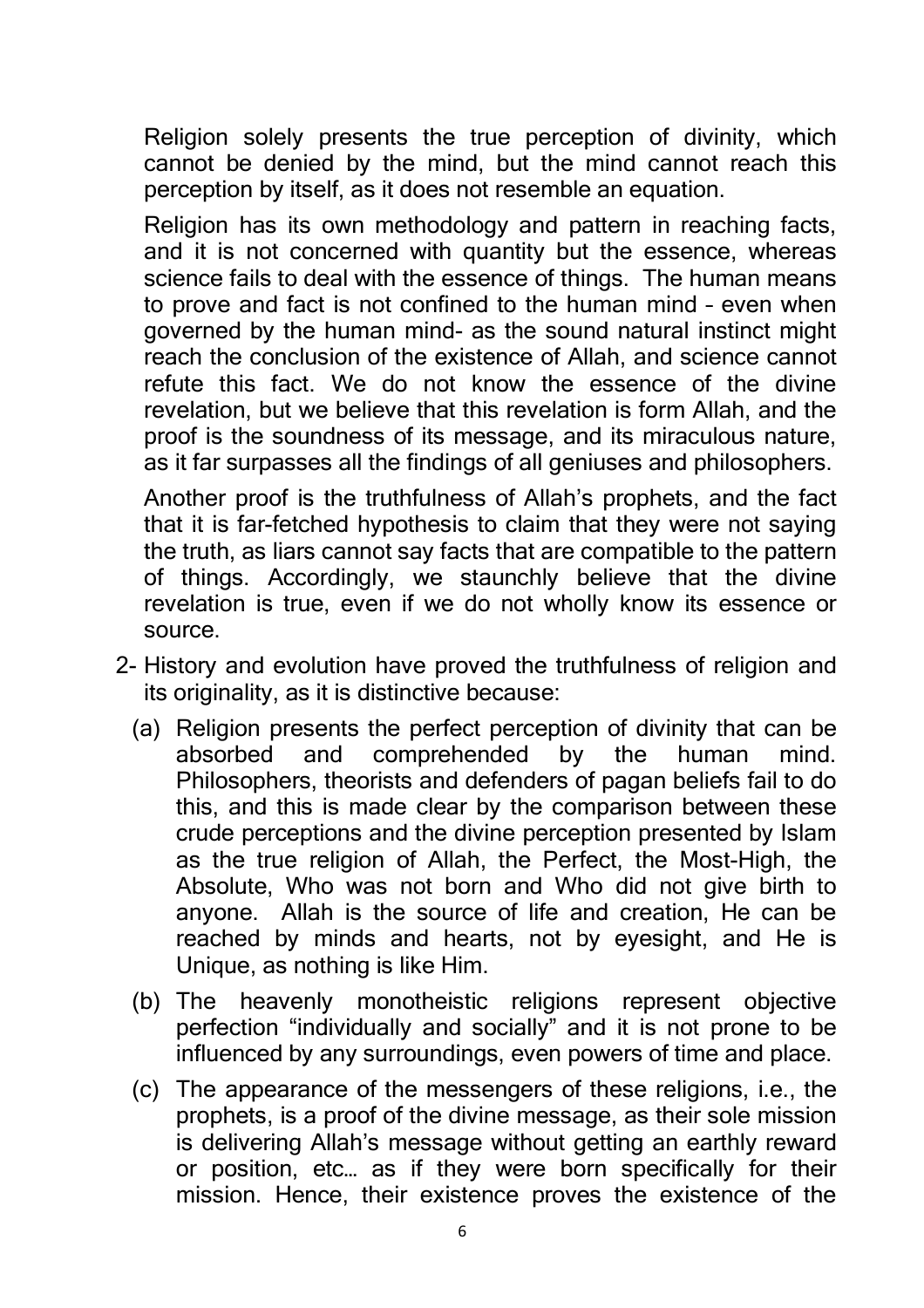divine message, and that this message has but one source, Allah the almighty Himself.

- (d) On the other hand, what verifies and confirms the abovementioned fact is that prophets were not scientists, nor philosophers, and thus no one can claim that their heavenly message was the fruition of their thought and philosophical research. Prophets were ordinary people like any other people, and they worked in professions of ordinary people, but Allah had chosen them, granted them power, knowledge, and protection from weaknesses and defects.
- 3- That is why people everywhere embraced religions since ancient times, regardless of the systems of production and governance, and the differences of times and places. In this era of ideological doctrines, religions are still the most important set of beliefs for most people, and they cannot be compared to democracy, capitalism, communism, etc… It was not by mere chance or coincidence that most of these doctrines are hostile toward religion, claiming that religion is the opium of the masses, for these doctrines were envious of the originality, depth and devotion of people to religion. Thus, the high stature of religion is unsurpassed by philosophies and theories, as it is perfect qualitatively, and more comprehensive quantitatively. Religion sets the moral foundations of the human civilization, and grants the individual perpetual selfpower that govern one's life: which is one's conscience, and grants people a life-plan which is based on moderation and not succumbing to lusts and whims, specially to women, wealth, and authority. Religion grants to society a set of systems to preserve peace, to free people from tyrants, and to secure the dignity of the human soul.
- 4- Some might think that we live in the era of "atheism", and this is not true, for everyone needs religion. The one who believes in atheism would consider it as his "religious belief", for which he would fight, like believers who fight for their religion. The wretched ones who do not take religion seriously is the ones "who made their fancies their god " as the Holy Quran says, and they worship their lusts and passions, and other idols like movie stars or sports champions etc… communism has become a religion in itself while it considers all religions as its enemies, the prophets of communism are Karl Marx, Friedrich Engels, and Vladimir Lenin, the god of communism is the dialectical materialism, and the believers of communism are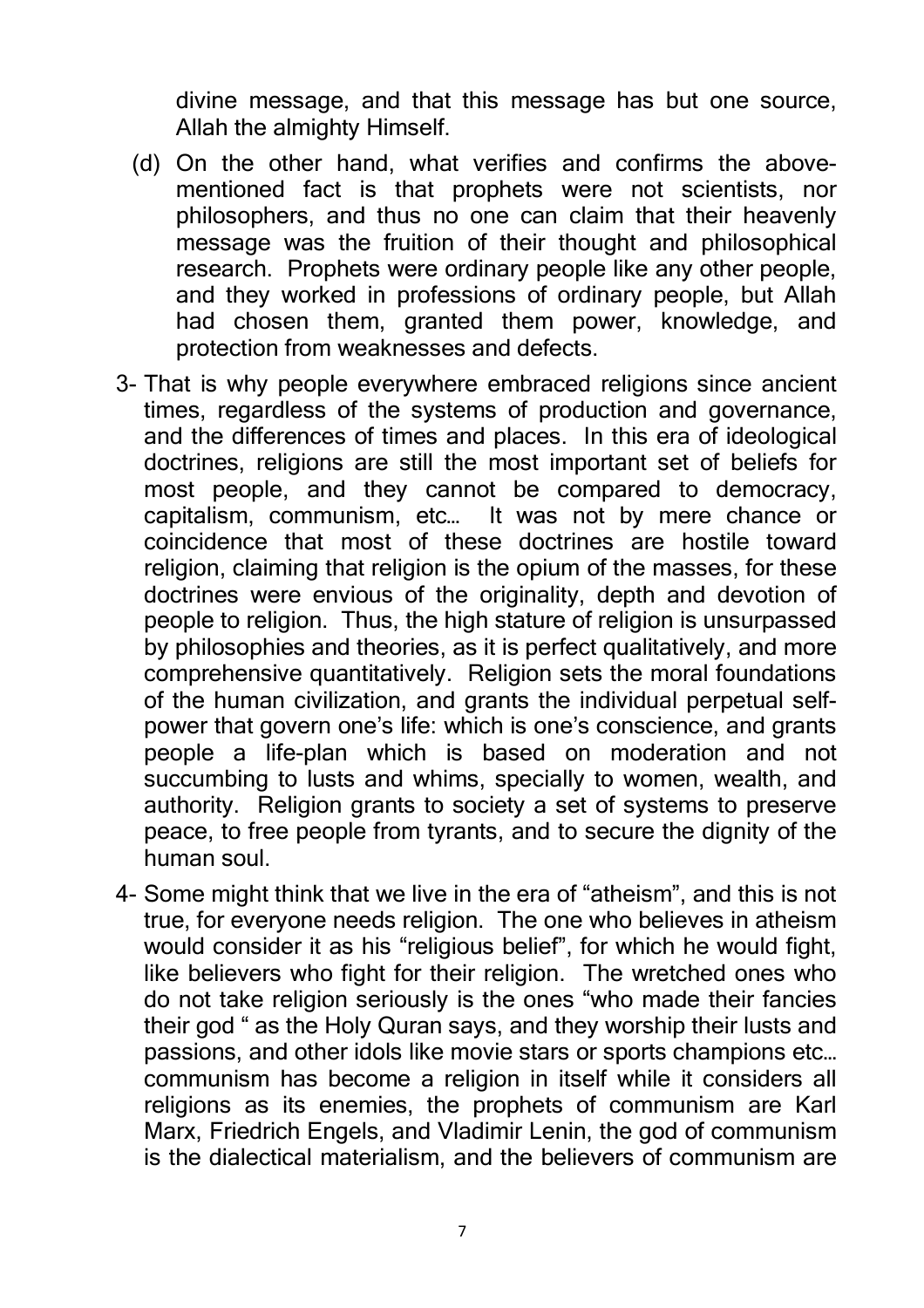in the political party of those who are driven by ambition, cupidity, and envy.

- 5- Religions were sometimes manipulated and distorted to people by mean personalities, mercenaries, and corrupted entourage of kings, and sometimes religions were misinterpreted by people themselves, but this is not the fault of religions, and they are not the only ones that were subjected to distortion, for other calls to freedom and equality etc… were distorted as well. These attempts of distortion prove the high stature and the importance of religions, for likewise no one adulterate metals like lead or iron, but some people adulterate precious metals like silver and gold.
- 6- It is normal and expected, from the Islamic point of view, that religions differ, and this difference is not a source of annoyance, for every nation or "Umma" had its own prophet to guide it to the path of faith in its own language, while considering the circumstances of his society, religions are not based on miracles, although it resorted to them in some instances, but religions rely on considering laws of Allah, which He set for the progress of societies. Hence, the slight differences among the three heavenly monotheistic religions, but their main principles are the same, especially the principle of the existence of one God, Allah, and the Creator of the universe, who represents absolute perfections, resurrection, eternal reward and eternal punishment. The unity of all human beings is a secondary matter in religion, what is more important is peace among diversity of religions, that the three heavenly monotheistic religions are derived from one divine source, complementing one another, that the Torah, the Bible, and the Holy Quran, as well as other holy scriptures were descended from Heaven, and their differences reflect the differences among the nations. The Holy Quran says that other earlier holy scriptures were subjected to distortions, misinterpretations, and omissions, due to acquired interest or many consecutive translations. This fact of the differences among the three heavenly monotheistic religions is noted in the sayings (Hadiths) of the Prophet Muhammad (PBUH), which tells us of the previous religions before Islam and that they are like a pretty edifice, but it lacked a wall, and that Islam is the missing wall or part in this edifice. Other sayings show that all prophets are equal brothers and that the Day of Judgment. No one could possibly give himself the right to pass judgments on people's differences; otherwise, he would fall on the trap of polytheism, by pretending to be a god who passes judgments. It is selfish and naïve to think that entering Paradise is confined to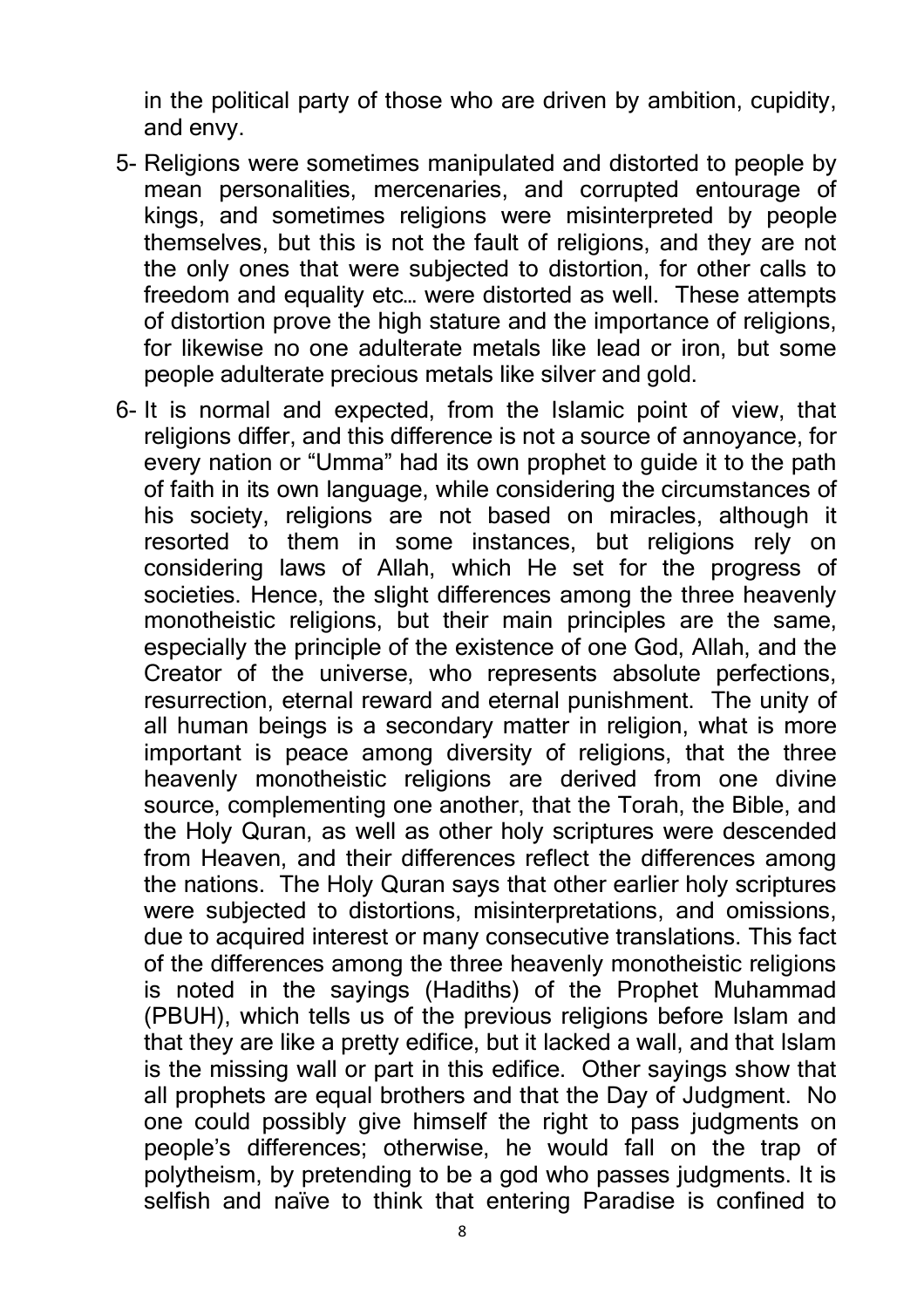Muslims, whereas non-Muslims are condemned to Hell for eternity. This view contradicts the soul of Islam, and its teachings, for no one is allowed to deify himself or to play the role of a god who would pass judgments on people who would enter Paradise and those who would not. Man is not allowed to interfere with the judgment of Allah, and no one could say that Paradise is confined to Muslims.

Even Islam itself is not confined to Muslims, it is an accessible religion to all people, and we might find non-Muslim people who are nearer to Allah the Almighty, who, according to the Holy Quran: *"…saying with their lips what was not on their hearts"* (3:167). In a famous argument by El-Imam El-Ghazali, he said that people after the mission of Prophet Muhammad are divided into three categories:

- a- People who did not hear of the call of Islam and they never heard of it, and they would enter Paradise.
- b- People who heard of the call of Islam and witnessed the prophet's miracles and his great traits and characteristics, and they did not believe in him, thus they are the non-believers, and they are condemned to hell for eternity.
- c- People who heard the call of Islam, who came after the death of the prophet Muhammad (PBUH), and they do not follow thoroughly his orders and interdictions, but they believed in him, and El Imam El-Ghazali hoped that this category would enter Paradise by the grace of Allah, especially that they did not hear what would entice them into embracing the Islamic faith.

This argument shows that most non-Muslims are from the first and third category mentioned above.

7- Yet, this does not deny the fact that Islam is the seal of all religions and the crown of peace in the succession of religions. It is the last faith that acknowledges the other previous heavenly religions especially Judaism and Christianity, this fact should remove any reasons for enmity of these two religions towards Islam, and this fact could establish peace among religions.

**(4)**

We should follow the example and model of all prophets, and cast away any admiration of the tyrants whose policy is superiority and arrogance.

1- By viewing the human political history, we see that humanity was submitted to tyrannical rulers who ruled by absolute power and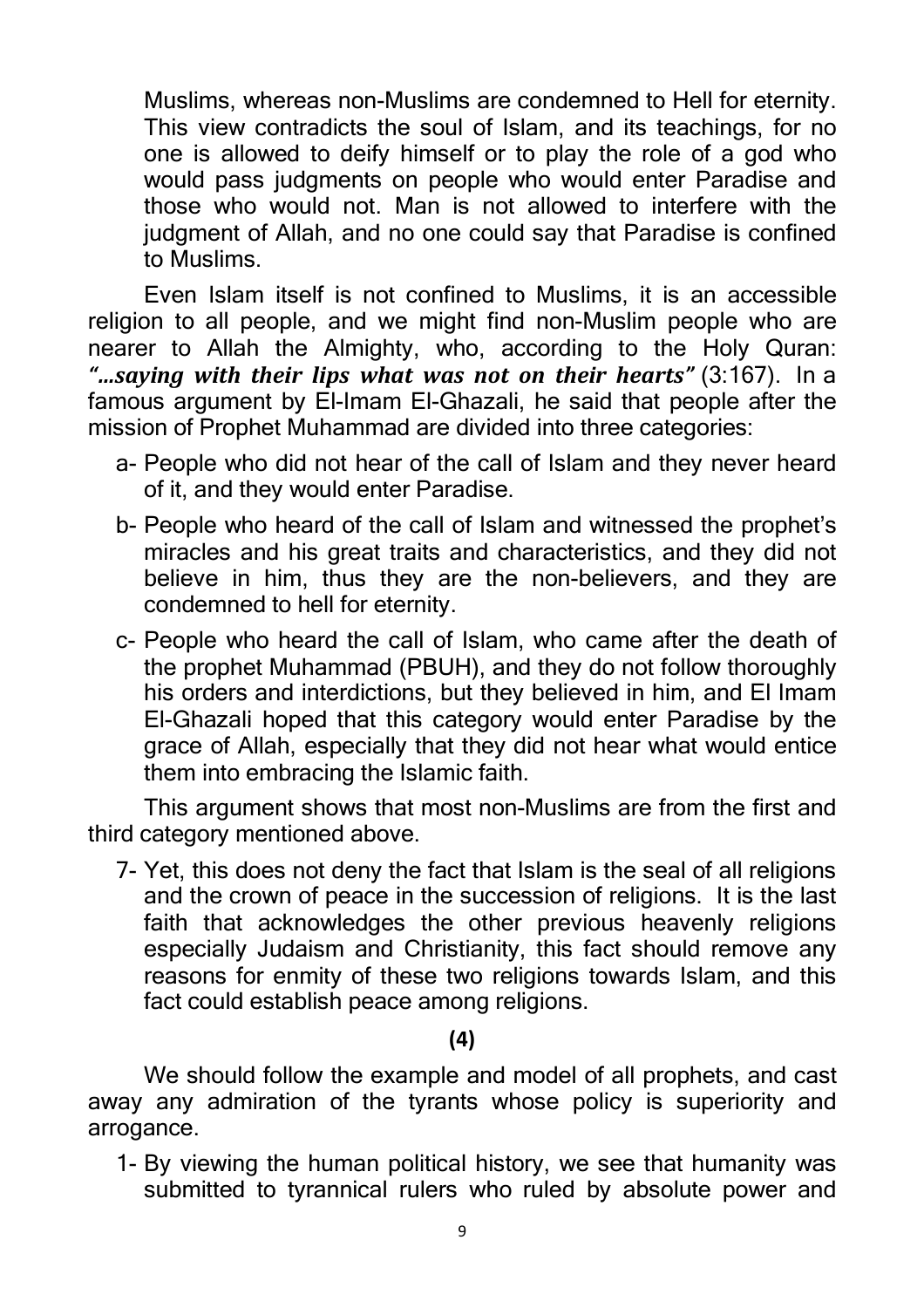their goal was to reach of the Roman Empire, and the rulers of the European countries who are influenced by the Roman Empire and followed its path. We believe that the most important factor that led to the corruption of the political thought is whereas the prophets and their companions and disciples are ignored. The roman civilizations and its savage heroes (Alexander the Great, Julius Caesar, Emperor Augustus) among others, is what paved the way for certain historical characters, i.e., Machiavelli and his theories which absolutely separate politics and moral values, Napoleon, Lenin, Hitler, Mussolini, Stalin, and their likes, as well as Adam Smith and Karl Marx who separated economic aspects from the service of society, which led to the rise of capitalism and communism, and the spread of the materialistic component in societies as the most important component in them. For the sake of honesty, these kings, emperors, should be presented in their true nature as tyrants who oppressed their people and adopted policies of superiority and supremacy, and they used power and deception as tools to support their authority and sovereignty.

We must show prophets as leaders who opposed and resisted this tyranny and made the truth face of the tyrannical power, morals in the face of opportunism, and they showed the principle of the dignity and holiness of the human soul.

Prophets had succeeded in varying degrees in their mission to save humanity from the rule of darkness and tyranny, this is the pattern drawn in the Holy Quran, as it tells us how Moses faced the Pharaoh of Egypt, and shows that the heavenly religions were the major stages of history, and prophets were the leaders of people.

- 2- Islam considers all prophets as equal brothers and it acknowledges, as the Holy Quran says *"… we make no distinction between one and another among them… "* (3:84). The Holy Quran mentions some prophets by name, while it mentions that some of them are not revealed in the Quran or to the prophet Muhammad(PBUH), *"Of some messengers We have already told thee the story, of others We have not… "*(4:164). Hence, we could not say conclusively that Buddha, Plato, Confucius, or Akhenaton are prophets or not, but we could say that this is a possibility as long as their sayings do not include polytheism.
- 3- In the personality of Prophet Muhammad (PBUH) we find the ideal model of the man who has a mission or a call, and the man who is a statesman – no prophet was allowed to be a statesman except prophet Muhammad (PBUH) - except for Moses whose life is full of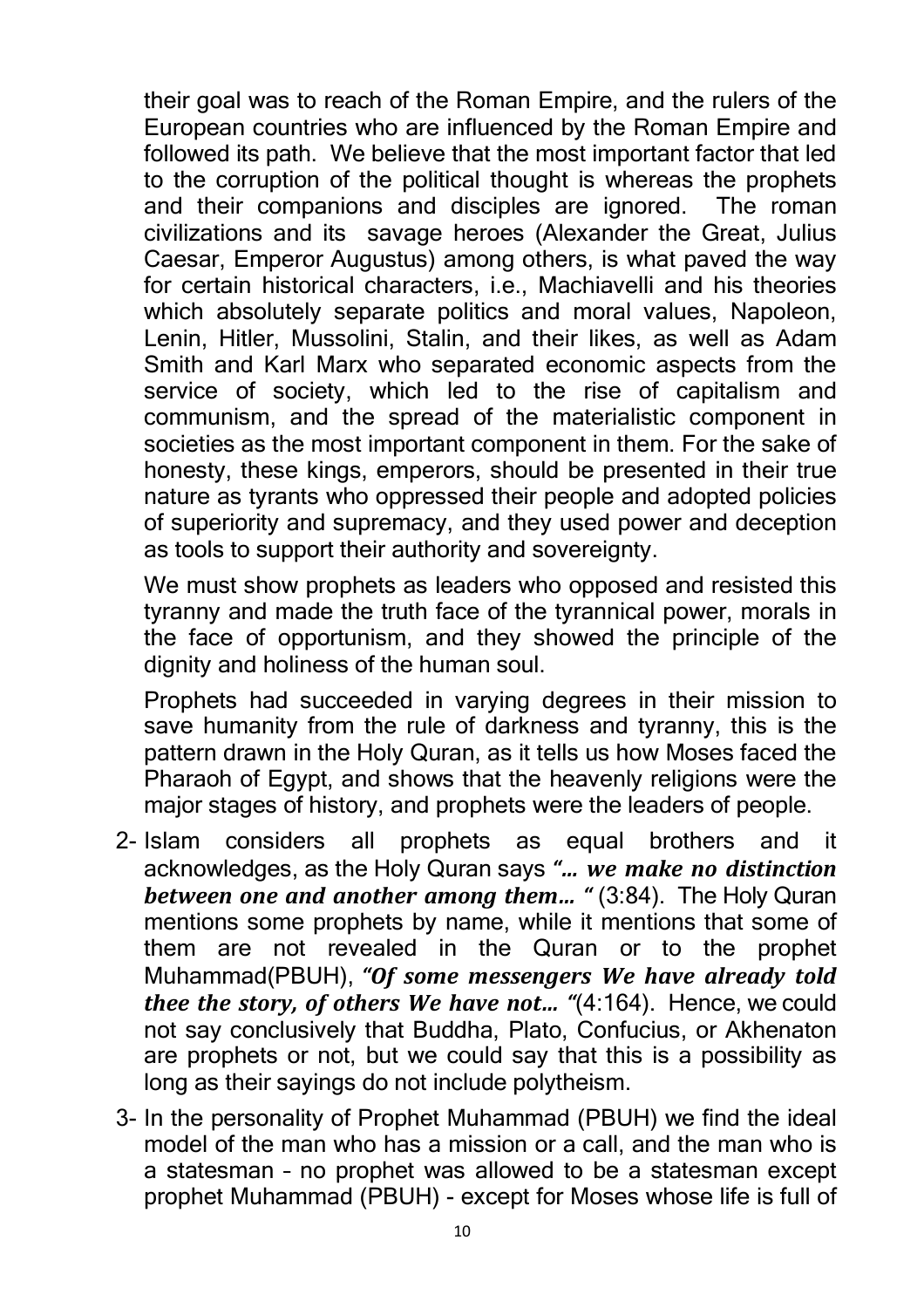myth in the Jewish narratives, and his influence was confined to the Israelites, Prophet Muhammad (PBUH) had the traits of political leaders; wisdom, verity, goodness, purpose, justice, and a quest for liberating humankind. His biography as a political leader proved that it is not impossible, though difficult, to build such utopia, as he built in Al Madina an ideal society, and so did the four wise caliphs after him. Thus, humanity no longer needs Plato's vision of the Republic as a source of inspiration, or even any other utopian vision, as the nation built by prophet Muhammad (PBUH) is truly better, and its real, not fictitious. We should liberate ourselves from the admiration of tyrants and refuse their policy of supremacy and superiority. We should follow the example of the seal of all prophets, prophet Muhammad (PBUH).

#### (5)

We need to cling to justice as our criterion in every action or judgment so that honesty and goodness do not turn into naïveté, and ignorance, and to avoid submission to unbridled passions and ambiguous situations.

1- Although honesty and straight-forwardness and avoidance of evil in every from is the necessary preparation before any actions or policies, but there is the possibility of honesty and goodness turning into navïeté and ignorance, and ignorance, and avoidance of evil might give in to all sorts of weakness and submission. Another negative possibility is that one's passions might drive one to a kind of extremism that might make one sees mirage and aspirations as reality.

Hence, the need for precise tool of control to prevent deviance, and this tool should be constant and not liable to change according to different places, by which one can regulate one's behavior, and this tool is not external or distant, but it stems from within one's mind: this tool is the sense of justice.

Justice is the backbone of society, and cannot be overlooked; otherwise, inequity and unfairness would prevail. Yet, justice is one level among other qualities, i.e., virtue is more sublime than justice is, and love is more sublime than virtue. Yet not all these levels can be compulsory for all people, for they cannot bear to have all these qualities, and these qualities have no definite boundaries or control in any society, that is why justice is the main principle. What agrees with justice cannot be questioned, and has to be abided by and accepted. We should ingrain in ourselves the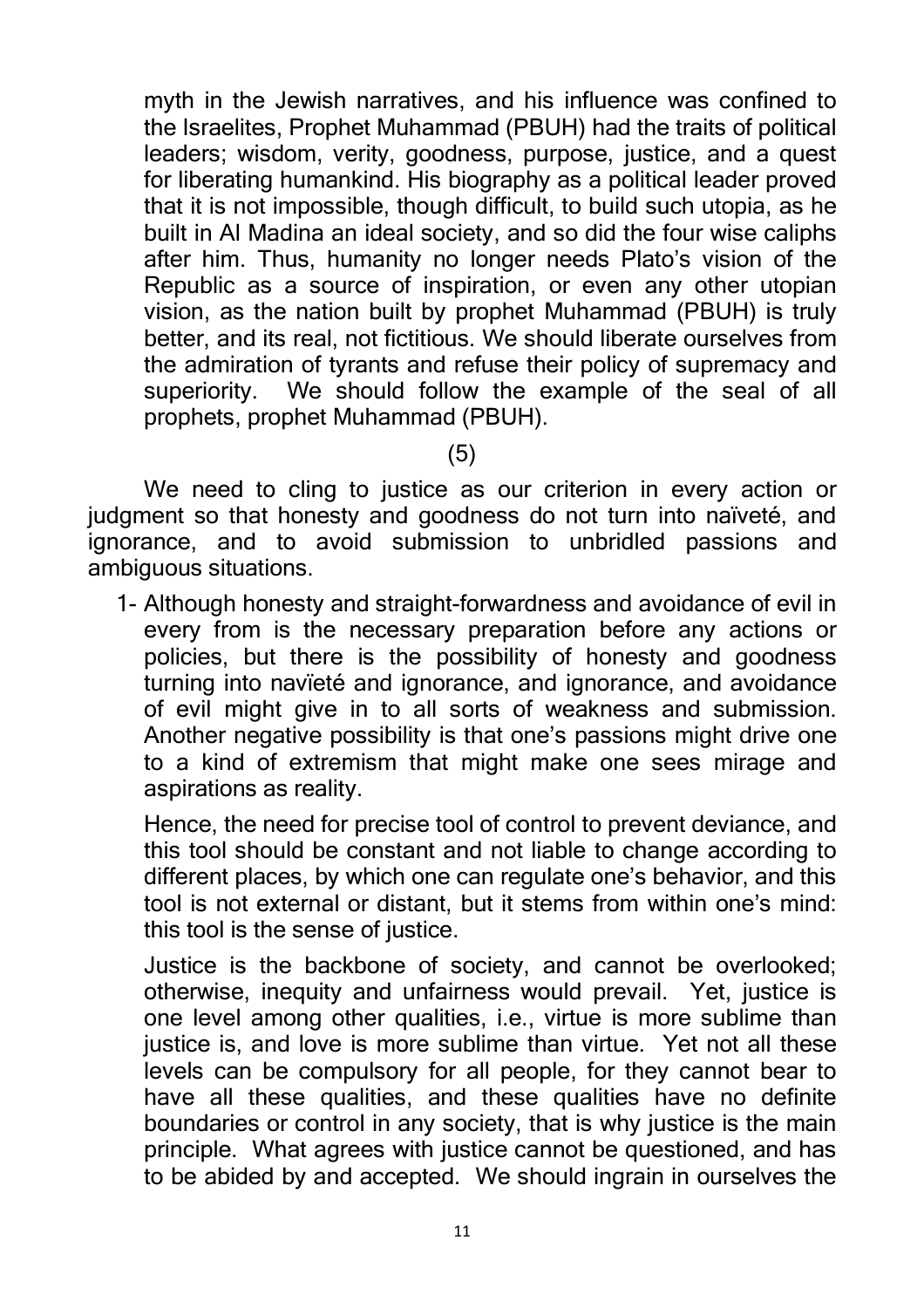sense of justice and equity and acquire the habit of abiding to it to avoid any temptations.

- 2- When any given society sets criteria of justice, its level might tend to perceive that the poverty of the poor and submission of the weak is something just. Religions, on the other hand, are original and they set principles that are more sublime than any social rules, political and economic influences. Justice, in particular, is the main distinctive feature of Islam, and every believer who adheres to Islam in a conscious, deep manner acquires the sense of justice so that it is ingrained in the conscience of the believer. Thus, if a believer deviates from the path of justice, this ingrained sense makes him reconsider his position, and repent or atone for this sin.
- 3- In addition to this sense of justice, which is ingrained in the conscience of the believer in Islam, Islam does not confine justice to mere mottoes, slogans, or individual trends. As Islam sets the principles of justice that should be applied in any Islamic society, and these principles are found in the Holy Quran and the sayings (Hadiths) of the prophet Muhammad (PBUH), and they were applied in the society of Al Medina during the era of the prophet Muhammad (PBUH) and his wise caliphs.

#### **(6)**

Therefore, as not to commit errors of judgment, to understand the true nature of things, and to produce our judgment using insight and guidance, we should use our minds.

We should learn as much as in our capacity, as means to develop our mental faculty and to learn about the means of application. We should use our knowledge within the framework of honesty, goodness and justice.

The human mind is the tool bestowed on us by Allah to be able to differentiate between right and wrong, whereas the heart is the toll to differentiate between good and evil. The mind is the source of power, whereas the heart is the source of honesty. What we seek is combining both sorts of wisdom to reach the ideal of the Quranic expression: "the powerful and the honest one", as power without honesty is the path to deviation and corruption, and honesty without power is the path to weakness and failure.

The matters that cannot be imagined by the human mind is the Divine Being, and what is beyond death and the hereafter, as the human mind cannot realize these metaphysical aspects of existence, and philosophers' theories prove this fact. Hence, in this regard, the human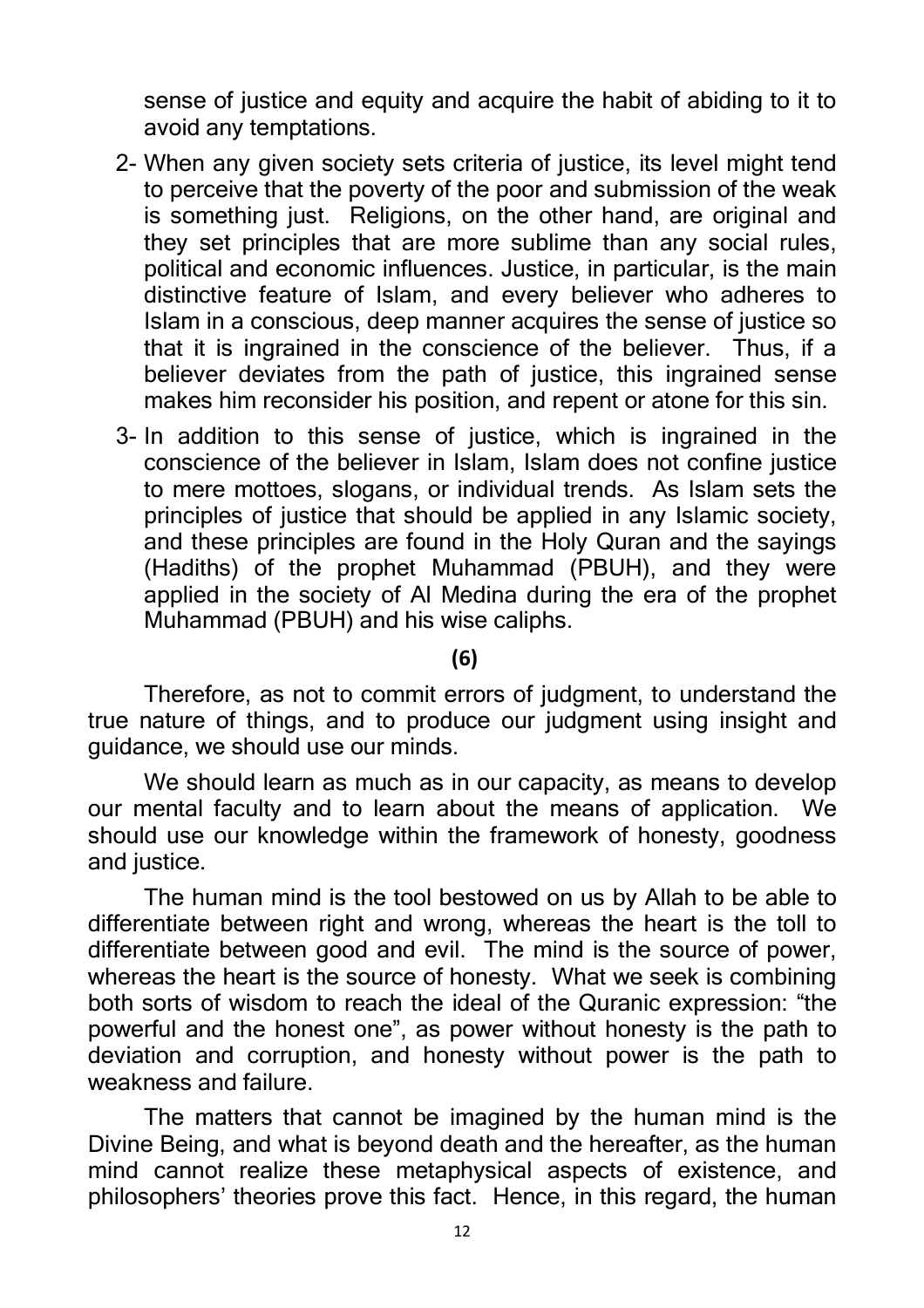mind should accept what the revelation presents to us, and if the mind dares to question this metaphysical aspect, it would not reach to anything but confusion and floundering, and man should not waste his best bliss from Allah, the mind, in thinking of such metaphysical aspects:

1- The Holy Quran tells us about two tools in the human soul, the heart and the mind. The heart in the Holy Quran is a concept that differs from the biological organ in the human chest, and the mind is a concept that differs from the biological organ inside the human skull. The Holy Quran explains that the heart has some kind of an insight to differentiate between goodness and evil, and it is a tool that serves the human mind as well. The Holy Quran tells us that the human mind is the tool by which Man perceives the universal phenomena like life, death, heavenly bodies, plants, etc…

The heart, which is armed with the sense of justice, would differentiate between goodness and evil, and prevent us from extremism and sins, the mind helps us to discern the laws that govern the universe, and to discover the resources and powers of nature and how to use it to enrich human life, in order to achieve the will of Allah in granting dignity to Mankind. That is why there are many Quranic verses that exhort thinking, considering and using our mental faculty, and warning against ignorance and indifference. The Holy Quran says that those who do not contemplate the miracles and wonders of Allah in nature and in the human soul are ignorant people who are less than animals **"…** *For the worst of beasts in the signt of God are the deaf and the dumb, those who understand not***"** (8:22). "… *They are like cattle – any more misguided: for they are heedless"* (7:179).

We see that it is necessary to use our mental faculty to learn as much as possible more knowledge and skills and we believe that negligence and indifference to learning is some sort of destruction to society and a blatant violation of the Quranic teachings. We should remember that the very first verse of the Holy Quran begins with the word "read". The spread of ignorance among Muslims in the modern age is among the major reasons of their weakness and deterioration on the materialistic level and moral stature.

2- In most religious texts, we find many references to the limitations of the human mind, and the tendency to accept things without thinking. Yet, this is a huge mistake, as everything is liable to be considered and questioned except for the Divine Being, the hereafter, the resurrection, eternal reward in Heaven or eternal punishment in Hell etc… as the human mind fails to realize these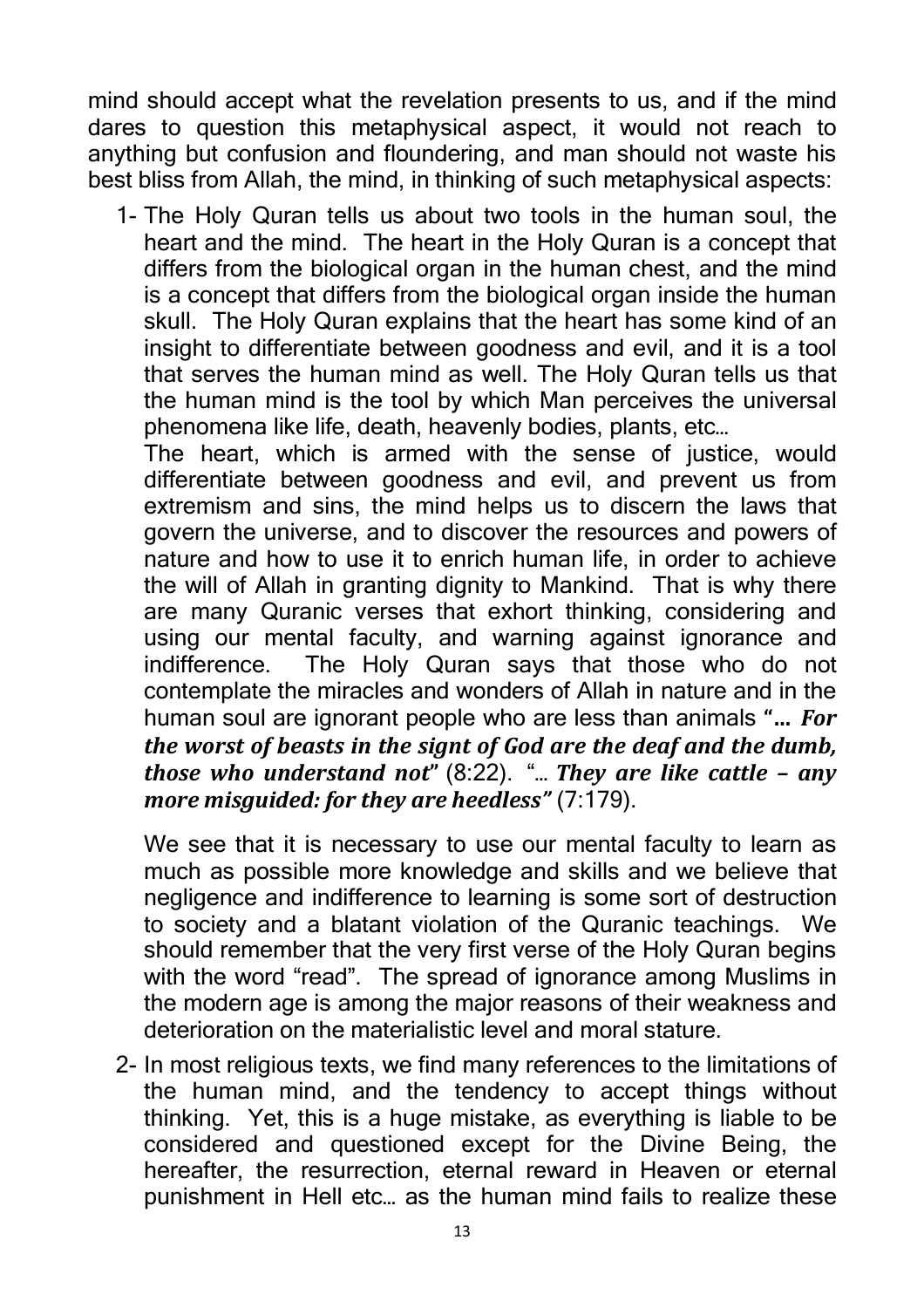metaphysical aspects of the hereafter, and philosophers proved this. Hence, the human mind has nothing but to accept the divine revelation about these metaphysical aspects of Hereafter.

As for other matters, things have to be considered and questioned to reach its causes and the divine wisdom behind it. The first kind of questioning is a daring enterprise that result in a state of floundering confusion, whereas ignoring the second kind of thinking and questioning is considered negligence and failure, and a kind of waste to the mind as the most precious bliss which Allah bestowed on mankind.

Hence, this distinction should be clear and most religious scholars despite their exhorting to accept totally without question the matters of the Hereafter. Yet they do not deny that the workings of the human mind, as it is the reason that every one is responsible for his deeds, hence the reward for good deeds and punishment for bad ones. Faith and belief should be based on conviction not compulsion, and this is done through the human mind, mankind should better glorify the mental capacities of the human mind, not lament its limitations.

**(7)**

Work is the expression of life, creativity, and personal fulfillment. It is the means of every one to fulfill one's duty toward one's society, and this is one's contribution in building one's society.

Hence abundant individual contribution leads to the general welfare of the whole society, as people give before they take, and no one has anything before one gives. This makes any society victorious over the biggest challenge faced by backward societies, i.e., development, and makes society able to face the corruption of the international politics.

One of the main characteristics of work in the modern age is its association with knowledge.

We believe that work must be provided for everyone, there is someone for every kind of work, and any disruption to this principle is the result of disorder in policies and systems. Work in Islam is the proof of faith, reward and punishment. Everyone should work and try to serve Allah and society whatever his kind of work, and one should perform one's work with knowledge, skill, proficiency and devotion.

1- Work is the proof of life, as all creatures work, move, grow and breathe, and these are major indicators of life. Existence lies within the framework of time and place, and work is the very thing that fills the void in this framework, and lends meaning to it.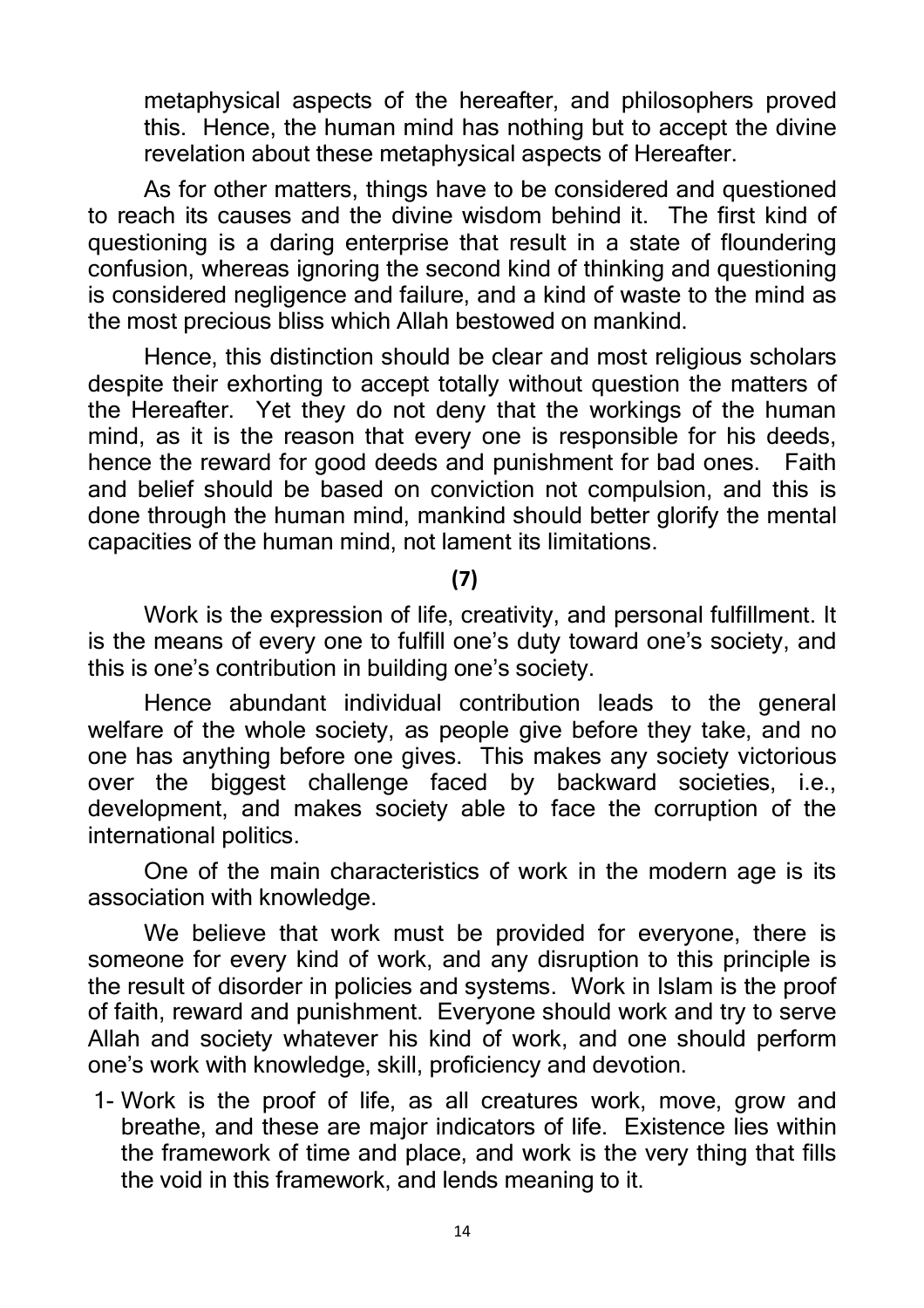Work for every human being is the expression of life, and of human character and its social contribution that embodies its thought, skills and duty. The more abundant these contributions are, the more welfare the society would enjoy, and satisfy its needs without feelings of shortage, as people give before they take, and no one has anything before one gives. This makes any society victorious over the biggest challenge faced by backward societies, i.e., development, as failure in facing such challenge threatens these backward societies being not able to face the corruption of the international politics. Thus backward societies would submit to the hegemony of tyrant, merciless countries, and even might be threatened by military aggression.

- 2- Work in the modern age is closely related to knowledge and it is based on it. Sloppy, careless, or slow work is something of the past and cannot exist now, as work nowadays is closely linked to modern technology.
- 3- We believe that there is work for everyone, and that unemployment not inevitable. Retraining workers would channel unemployed people through the fields needed in the work market. It is assumed that there is no field that does not need workers; otherwise, there would be disruption in the policies of the working force or other educational social, economic, and political systems.

Islam regards work in high esteem as a proof of faith. The Holy Quran does not mention "those who believe" unless followed by "who work deeds of righteousness", thus, we conclude that doing deeds of righteousness is the fruition of faith and proof of belief. Reward or punishment in the Hereafter will be based on the kind of work done, as the Holy Quran says, "*This day shall ye be recompensed for all that ye did"* (45:28).

4- All the above-mentioned facts prove the high stature of work in Islam, for each individual and each society. Each one of us should work in the service of Allah and one's society, because it is part of one's duties, for which one would be rewarded in one's life and in the Hereafter. Thus, one would contribute in providing life of quality and abundance, as long as one's work is associated with knowledge, skills, mastery, and devotion.

#### **(8)**

Community is commitment, and the strength of any community or society is when they apply two basic rules: freedom of thought and justice in work, and we have to submit ourselves to them.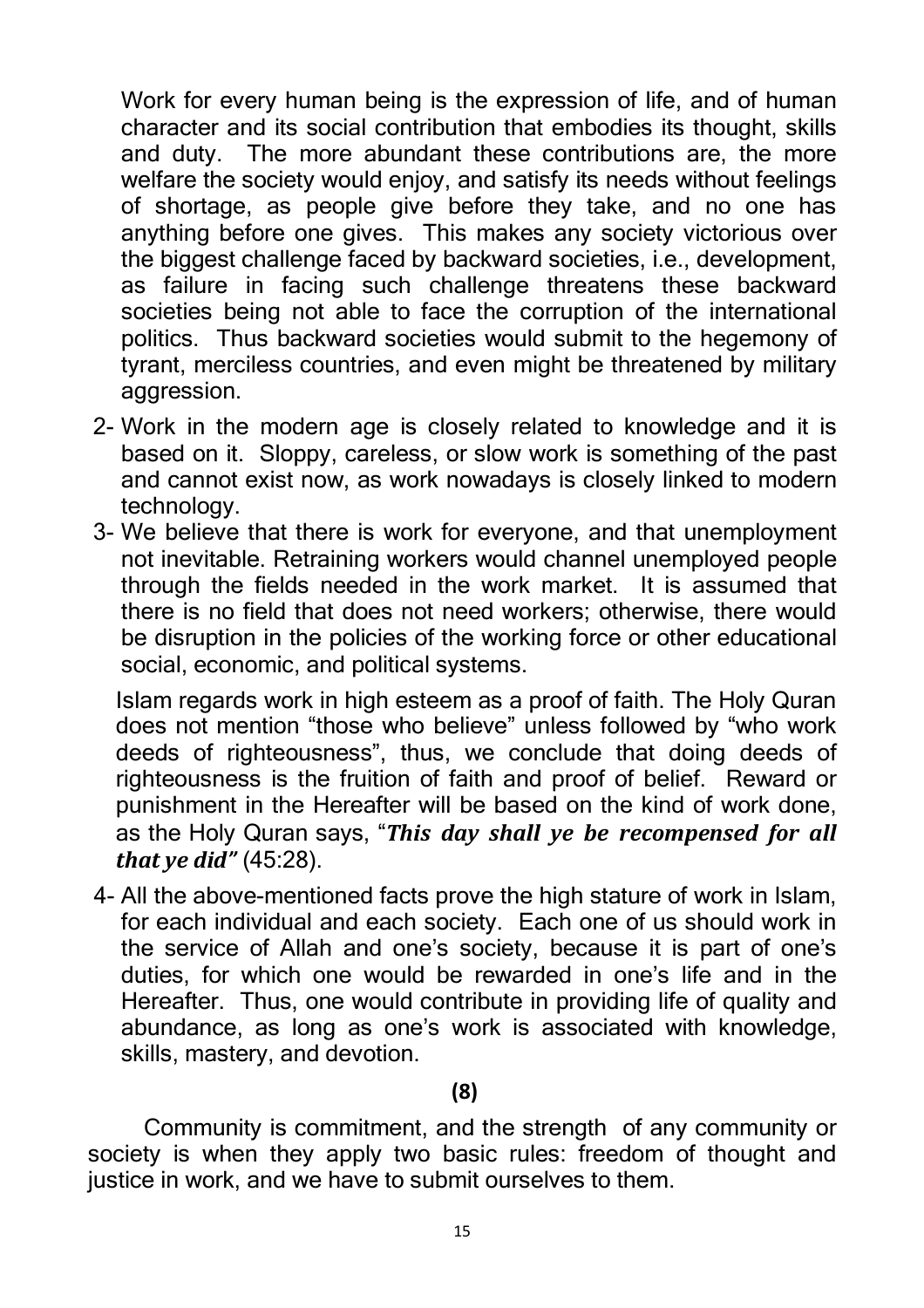1- Once two people meet together, a certain commitment takes place; as relationship, rights, and obligations towards each other etc… and step by step these commitments should be placed in the right way in order to prevail the justice upon the person and its community.

This issue was discussed in details in many political, and social studies, where some of them prevailed the man's role upon the state (as representing the society) or vice versa, and it was in very rare cases where right arrangements were applied, without the prevalence of one side on the other one.

- 2- We already solved this issue by three main lines :
	- a. When there is a community, there should be a **commitment,** and if somebody disagrees with this commitment, he could leave the community and live on an island on his own. (but even in this case, from the Islamic point of view, he should be committed to the nature)
	- b. Concerning **thinking**, it is supposed to be **free** unless it touches others' dignity and reputation, as this thought represents the "conscience" when it concerns a belief, and the "reason" when it is related to studies and researches, and they should be free without any restrictions even when there are some irregularities related to this freedom because freedom with irregularities is much better than a restricted one.
	- c. As for **work** or what could be taking a practical shape (specially in case of economics), should be subject to decisive **justice** as it should be protecting a party against the unfairness and injustice of the other party by setting the necessary measurements and getting the guarantees to prevent any sort of injustice. Restriction in this case must prevail.

#### **(9)**

We cannot neglect that we are part of the human civilization's path since the Ancient Egyptians until the modern age, and all the populations on earth participated in a way or another in it. We cannot also neglect what the others did and presented to the humanity, because we believe that we are all one family living on one planet. In this respect, we should not ignore the modern civilization, simply because we are part of it and because it represents progress and we practically live in it and our attitude towards it should be like what Islam taught us :" look for wisdom wherever it is", so our position depends on our choices.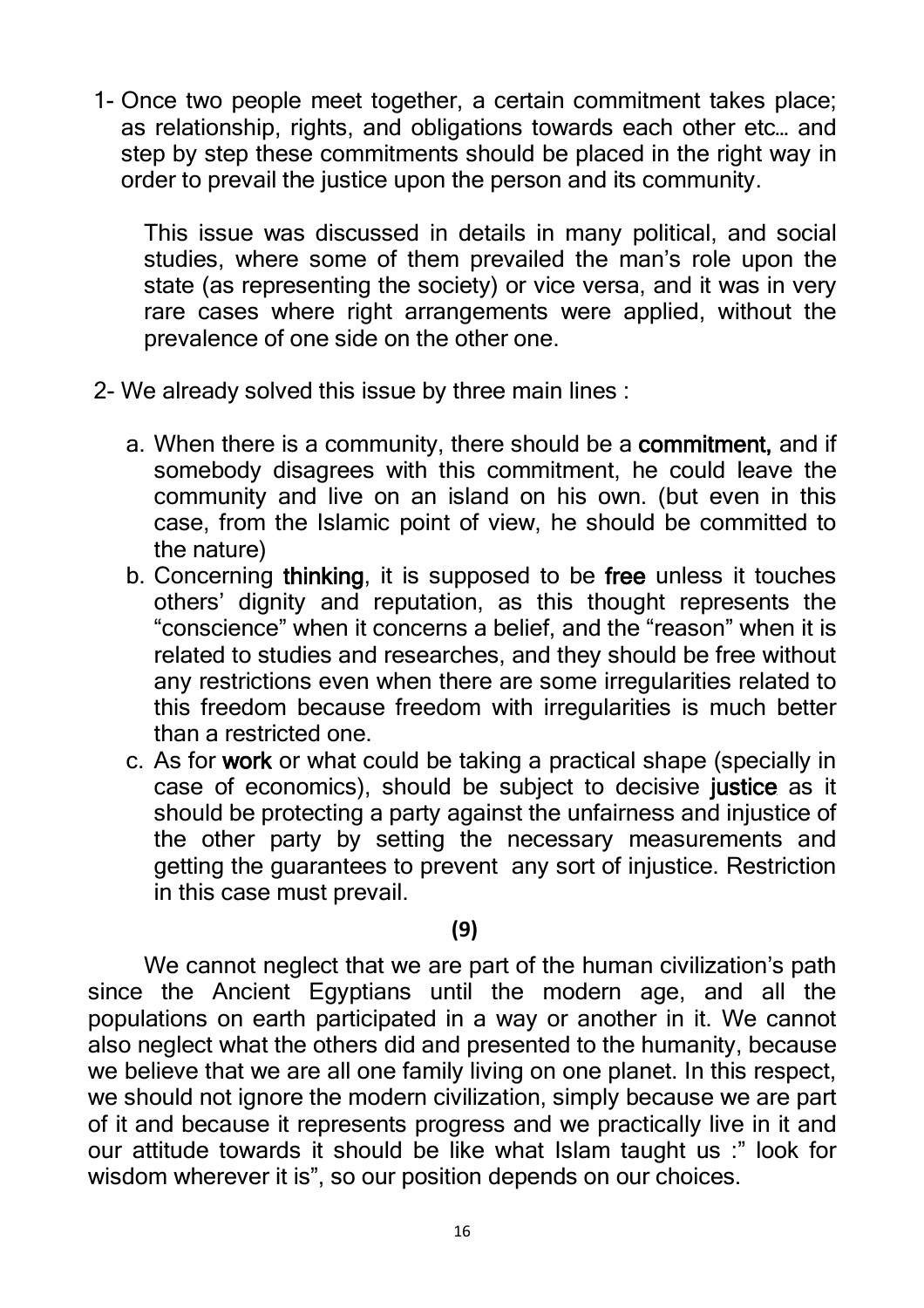The modern civilization that Europe or the West are its leaders today, is not the result of their participation only – even if all the glories and the sins, are returning on them – as it started with the humankind existence, and each population had offered its part. But trying to monopolize it by one population and showing superiority to other populations is unacceptable, as every people has its own pride of its country and culture. It is also unacceptable for any population to become egocentric, to confine itself within its own frontiers and deny the civilization outside its borders, even if it was their golden era of history, because the modern civilization, in spite of some negative aspects, offered an unprecedented progress to humanity, and the idea of denying and confining became archaic and irrelevant. It comes against the Quran' wordings that God the Almighty created us tribes and populations just to get acquainted, not to deny or neglect each other. And following some positive aspects from this civilization shouldn't be faced with such sensitivity, as it also goes against the Islam position, that accepted the previous regimes if they weren't against its applications, and that the Islamic guidance in the Quran and the Sunna push us to always search wisdom and justice wherever they are and … *"and never let hatred of anyone lead you into the sin of deviating from justice. Be just : this is closest to being God-conscious" "… and do not deprive people of what is rightfully theirs".*

There is no contradiction between our respect for our countries, traditions and cultures and between getting the guidance in many images and modern life styles, this is a part of the world's equivalence where there are always new modifications and renovations that give more values to life. We should distinguish between pride and stagnation. Pride comes from confidence and positivity, while stagnation is imitation and negativity. The first enriches, and the second weakens. Unfortunately the second aspect exists in most of the Islamic countries!!

Islam believes in globalization, human relationship, and the humankind unity. He also admits the existing differences and the special characteristics of each race and religion. Islam builds this relationship according to what unify them and what they agree upon or: "we agree on what we accept and give excuses to each other for what we disagree on".

#### **(10)**

**We understand that Islam is a great message of liberalism, that God sent to people to free them from darkness. Its substance based on the honesty of people, the justice in the society, and the peace with the**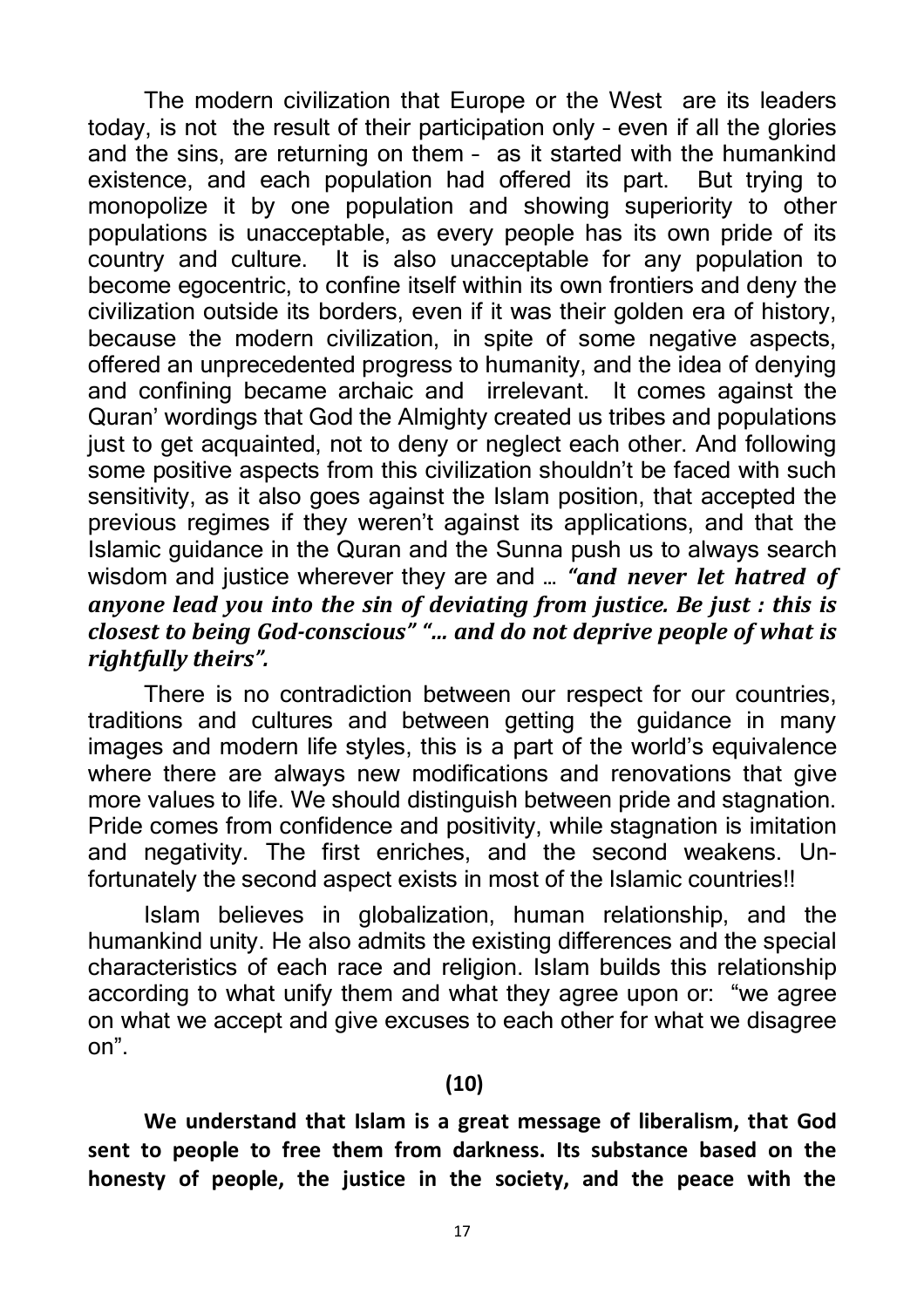**universe. This is why Quran symbolizes it as "the Book and the Balance". The Quran put the instructions and the regulations that realize this balance. We understand that worships even representing an important part of Islam are not all of it. They are means but not an end. Good work, good conduct and the reforming systems established by Islam for the communities' welfare come over and surpass it. Islam have set interactions and mechanisms to correct people' mistakes and weaknesses built on repent and forgiveness, dissipating sins by good deeds, and considered these means enough to remedy to weakness and negligence (specially in worships), but for evil and injustice, put very hard sanctions to curb the evil, here are the wisdom behind God's sanctions. We refuse imitation, and being committed to our ancestors' doings should be first based on understanding which can lead us to admiration or rejection of what they did, and we mustn't be embarrassed because we have to understand the clear and obvious Text in Quran and Sunna. The Quran guides us in this by insisting in many verses to "See", "look", "understand" and not to follow blindly the ancestors.**

- 1-One of the most misunderstanding of Islam is ignoring its liberal character and its main message and objective to realize the honesty for people, the justice for the society, the peace with the universe and neglecting the Quran' regulations and guidance symbolized by the Book and the Balance that can realize this message and create the Islamic society that applies these rules in every field of economy, sociology and politics.
- 2-By neglecting this character, the concentration on, or even the limitation to the worship has reduced the wide aspect of Islam, made important manners disappear, and instead of being a Message that lives in the good heart and the correct reason, became rituals, forms and taboos. Worships replaced the good work and good conducts and considered them as an unimportant issues.
- 3-Islam has set certain means to correct the human weaknesses that are considered as a "mechanism" built on repent, forgiveness and good deeds, means that are part of the worship itself, as it couldn't be corrected by force or by external interference; this would destroy worship and affect good intention and will, as it will allow some aspects of importunity and open the door for exploitations. On the other hand Islam has set hard sanctions against injustice to lower the evil impact.
- 4-We believe that the greatest reason for Muslims' backwardness is their mis-understanding for Islam, that is due to the negligence of the Quran (the Book) and Prophet Muhammad' Sunna. They preferred to